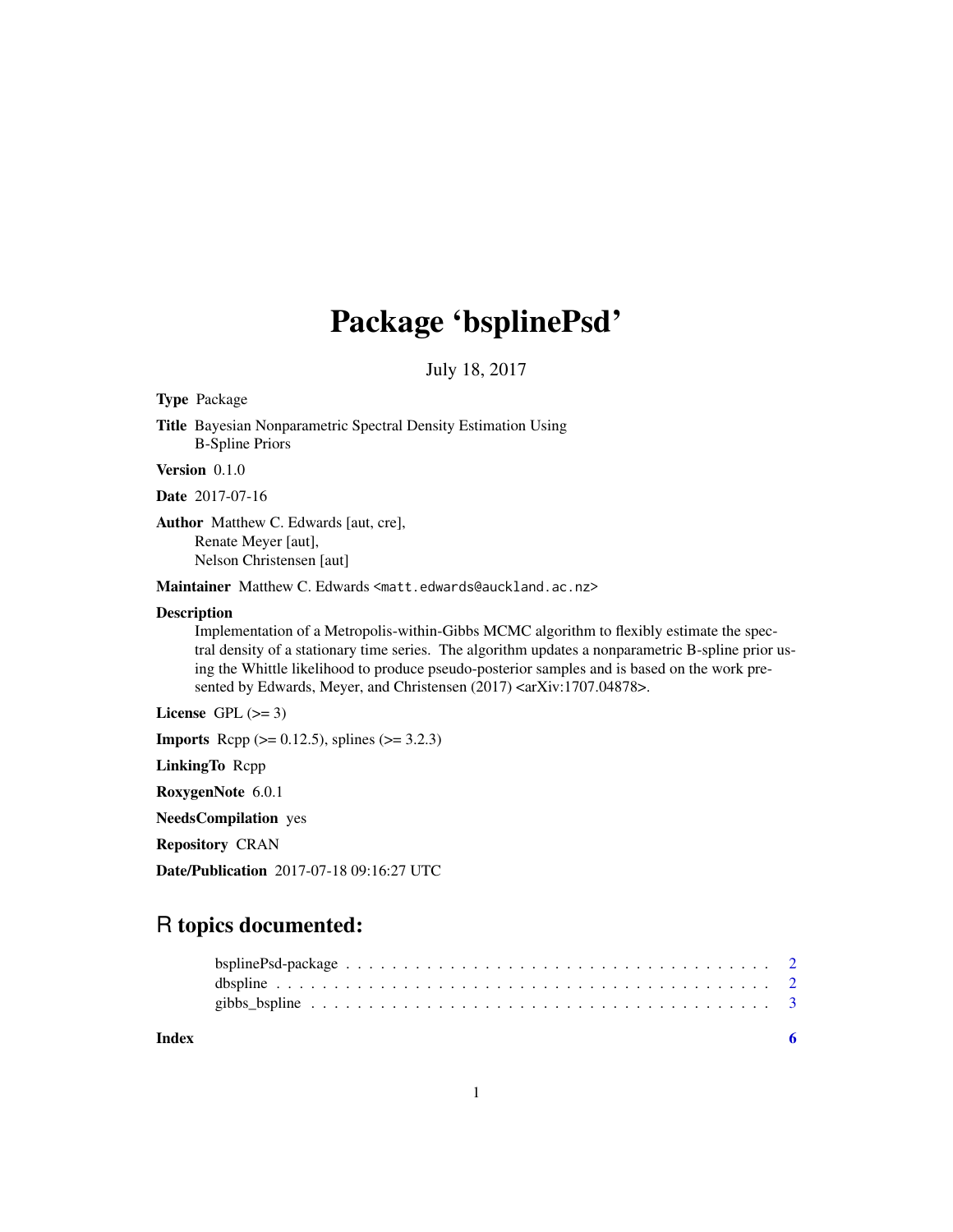<span id="page-1-0"></span>bsplinePsd-package *Bayesian Nonparametric Spectral Density Estimation Using B-Spline Priors*

#### Description

Implementation of a Metropolis-within-Gibbs MCMC algorithm to flexibly estimate the spectral density of a stationary time series. The algorithm updates a nonparametric B-spline prior using the Whittle likelihood to produce pseudo-posterior samples.

#### Details

The function gibbs\_bspline is an implementation of the (serial version of the) MCMC algorithm presented in Edwards et al. (2017). This algorithm uses a nonparametric B-spline prior to estimate the spectral density of a stationary time series and can be considered a generalisation of the algorithm of Choudhuri et al. (2004), which used the Bernstein polynomial prior. A Dirichlet process prior is used to find the weights for the B-spline densities used in the finite mixture and a seperate and independent Dirichlet process prior used to place knots. The algorithm therefore allows for a data-driven choice of the number of knots/mixtures and their locations.

#### Author(s)

Matthew C. Edwards, Renate Meyer, Nelson Christensen

Maintainer: Matthew C. Edwards <matt.edwards@auckland.ac.nz>

#### References

Edwards, M. C., Meyer, R., and Christensen, N. (2017), Bayesian nonparametric spectral density estimation using B-spline priors, <arXiv:1707.04878>.

Choudhuri, N., Ghosal, S., and Roy, A. (2004), Bayesian estimation of the spectral density of a time series, *Journal of the American Statistical Association*, 99(468):1050–1059.

dbspline *Generate a cubic B-spline density basis*

#### **Description**

This function generates a cubic B-spline density basis.

#### Usage

dbspline(x, knots)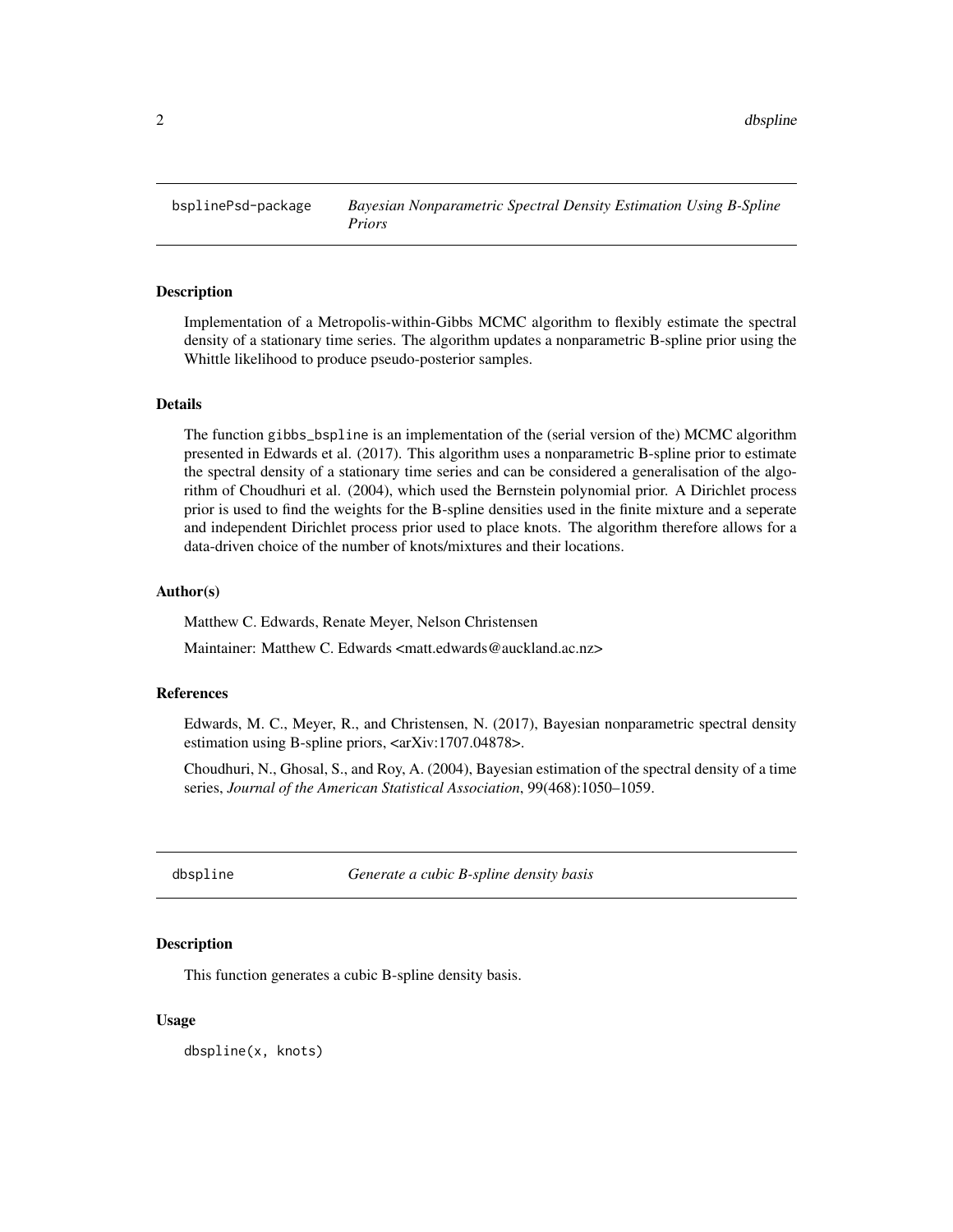#### <span id="page-2-0"></span>gibbs\_bspline 3

#### **Arguments**

|       | numeric vector for which the B-spline densities are to be generated |
|-------|---------------------------------------------------------------------|
| knots | knots used to generate the cubic B-spline densities                 |

#### Details

[splineDesign](#page-0-0) is used to generate a cubic B-spline basis. Each B-spline is then normalised to become a B-spline density using analytical integration. Note that the two end knots are each coincident four times.

#### Value

matrix of the cubic B-spline density basis

#### See Also

[splineDesign](#page-0-0)

#### Examples

```
## Not run:
# Generate basis functions
x = seq(0, 1, length = 256)knots = sort(c(0, runif(10), 1))basis = dbsplitne(x, knots)# Plot basis functions
plot(x, basis[1,], type = "1", ylim = c(min(basis), max(basis)))for (i in 2:nrow(basis)) lines(x, basis[i, ], col = i)
```
## End(Not run)

gibbs\_bspline *Metropolis-within-Gibbs sampler for spectral inference of a stationary time series using a B-spline prior*

#### Description

This function updates the (cubic) B-spline prior using the Whittle likelihood and obtains samples from the pseudo-posterior to infer the spectral density of a stationary time series.

#### Usage

```
gibbs_bspline(data, Ntotal, burnin, thin = 1, k.theta = 0.01, MG = 1,
  G0.alpha = 1, G0.beta = 1, LG = 20, MH = 1, H0.alpha = 1,
 H0.beta = 1, LH = 20, tau.alpha = 0.001, tau.beta = 0.001,
 kmax = 100
```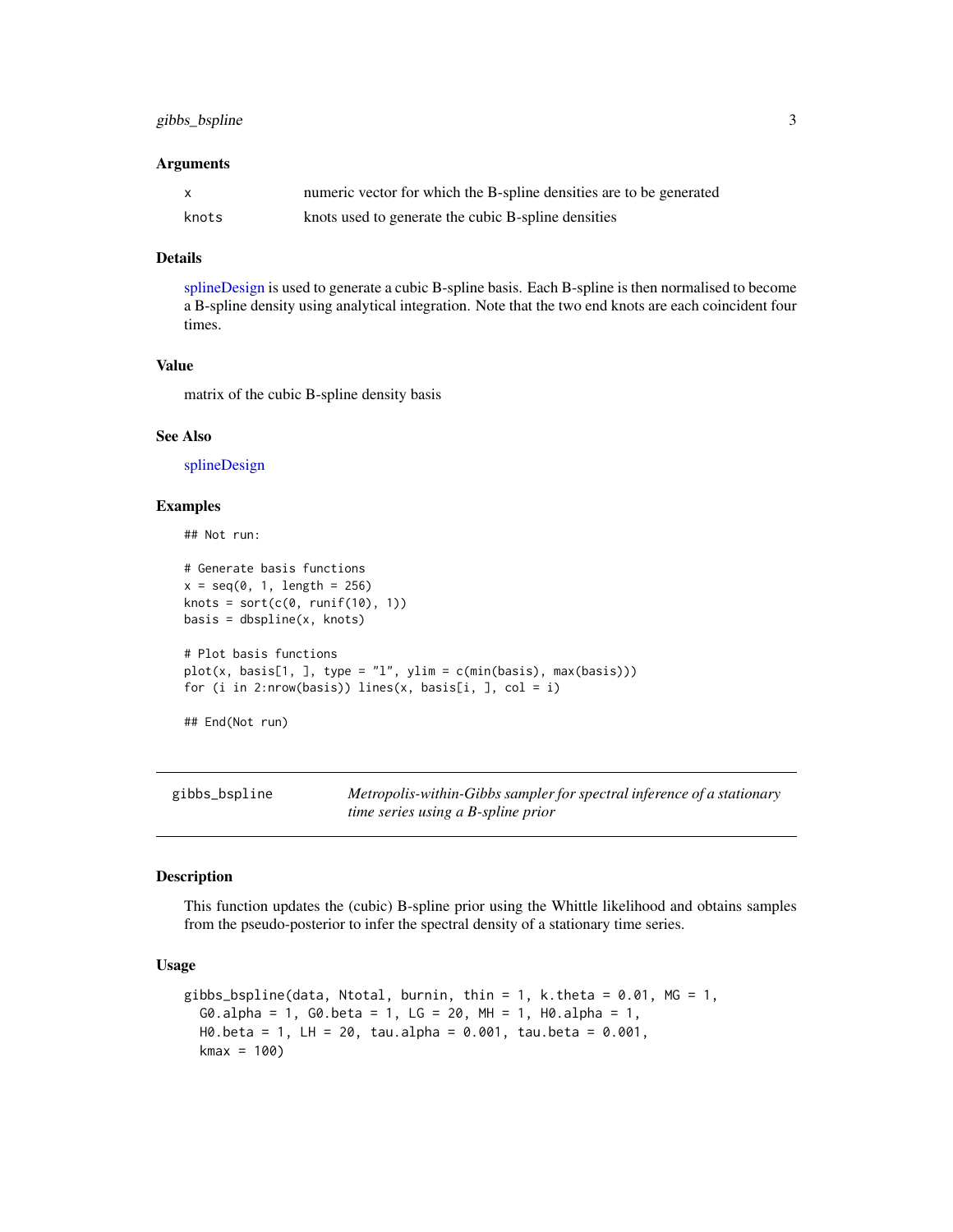#### Arguments

| data                | numeric vector                                                                                                                      |  |  |  |
|---------------------|-------------------------------------------------------------------------------------------------------------------------------------|--|--|--|
| Ntotal              | total number of iterations to run the Markov chain                                                                                  |  |  |  |
| burnin              | number of initial iterations to be discarded                                                                                        |  |  |  |
| thin                | thinning number (post-processing)                                                                                                   |  |  |  |
| k.theta             | prior parameter for number of B-spline densities k (proportional to $exp(-k.theta*k^2)$ )<br>in mixture                             |  |  |  |
| MG                  | Dirichlet process base measure constant for weights of B-spline densities in mix-<br>ture $(> 0)$                                   |  |  |  |
| G0.alpha, G0.beta   |                                                                                                                                     |  |  |  |
|                     | parameters of Beta base measure of Dirichlet process for weights of B-spline<br>densities in mixture (default is Uniform $[0, 1]$ ) |  |  |  |
| LG                  | truncation parameter of Dirichlet process in stick breaking representation for<br>weights of B-spline densities                     |  |  |  |
| MH                  | Dirichlet process base measure constant for knot placements of B-spline densi-<br>ties $(> 0)$                                      |  |  |  |
| H0.alpha, H0.beta   |                                                                                                                                     |  |  |  |
|                     | parameters of Beta base measure of Dirichlet process for knot placements of<br>B-spline densities (default is Uniform $[0, 1]$ )    |  |  |  |
| LН                  | truncation parameter of Dirichlet process in stick breaking representation for<br>knot placements of B-spline densities             |  |  |  |
| tau.alpha, tau.beta |                                                                                                                                     |  |  |  |
|                     | prior parameters for tau (Inverse Gamma)                                                                                            |  |  |  |
| kmax                | upper bound for number of B-spline densities in mixture                                                                             |  |  |  |

#### Details

The function gibbs\_bspline is an implementation of the (serial version of the) MCMC algorithm presented in Edwards et al. (2017). This algorithm uses a nonparametric B-spline prior to estimate the spectral density of a stationary time series and can be considered a generalisation of the algorithm of Choudhuri et al. (2004), which used the Bernstein polynomial prior. A Dirichlet process prior is used to find the weights for the B-spline densities used in the finite mixture and a seperate and independent Dirichlet process prior used to place knots. The algorithm therefore allows for a data-driven choice of the number of knots/mixtures and their locations.

#### Value

A list containing the following components:

psd.median,psd.mean psd estimates: (pointwise) posterior median and mean psd.p05,psd.p95

pointwise credibility interval

psd.u05,psd.u95

uniform credibility interval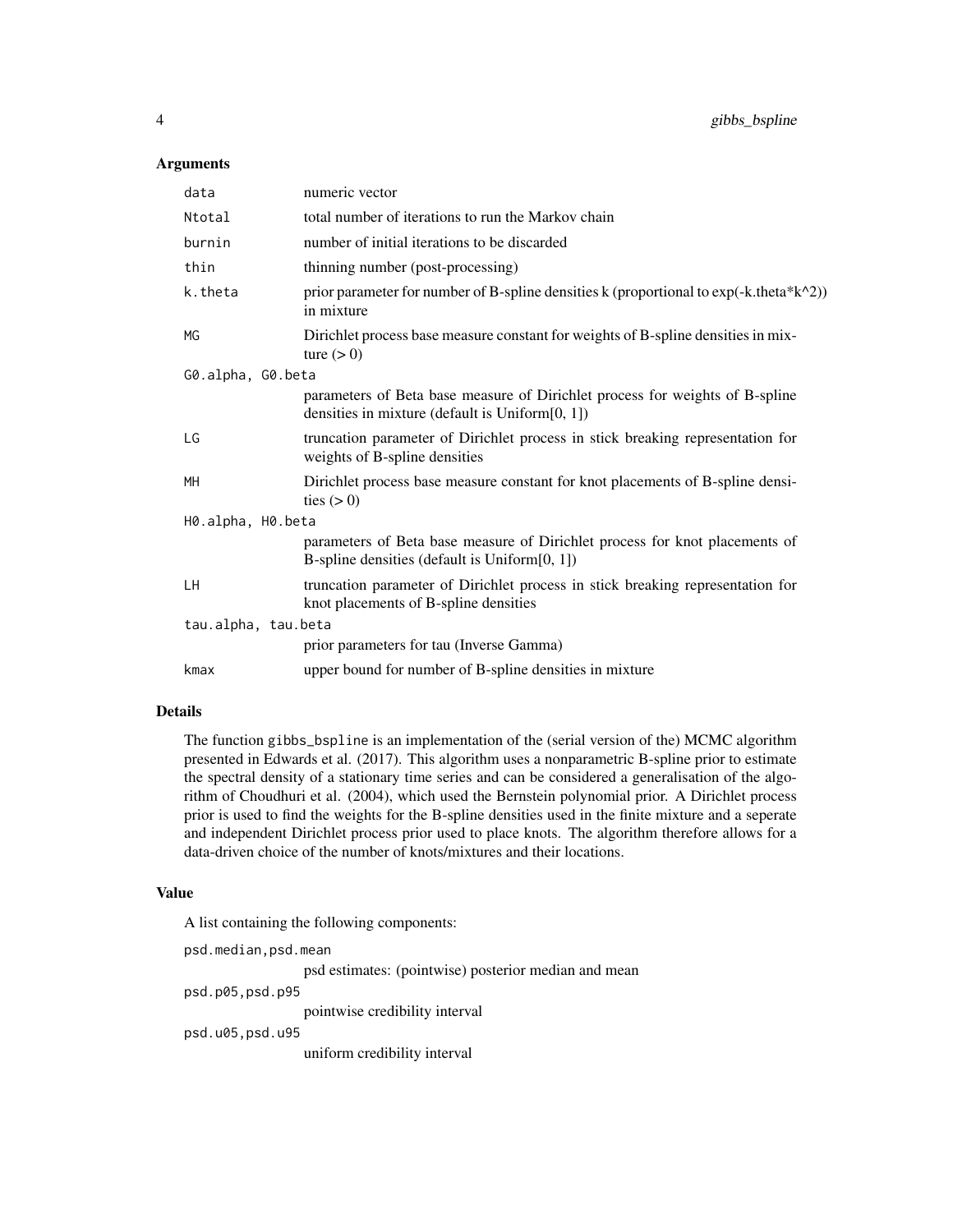|             | k, tau, V, Z, U, X posterior traces of model parameters |
|-------------|---------------------------------------------------------|
| knots.trace | trace of knot placements                                |
| ll.trace    | trace of log likelihood                                 |

#### References

Edwards, M. C., Meyer, R., and Christensen, N. (2017), Bayesian nonparametric spectral density estimation using B-spline priors, <arXiv:1707.04878>.

Choudhuri, N., Ghosal, S., and Roy, A. (2004), Bayesian estimation of the spectral density of a time series, *Journal of the American Statistical Association*, 99(468):1050–1059.

#### Examples

## Not run:

```
# Generate AR(1) data with rho = 0.9n = 128data = arima.sim(n, model = list(ar = 0.9))data = data - mean(data)
```

```
# Run MCMC (may take some time)
mcmc = gibbs_bspline(data, Ntotal = 4000, burnin = 2000, thin = 1)
```

```
# Compare estimate with true PSD
require(beyondWhittle) # For psd_arma() function
freq = 2 * pi / n * (1:(n / 2 + 1) - 1)[-c(1, n / 2 + 1)]psd.true \leq psd_arma(freq, ar = 0.9, ma = numeric(0), sigma2 = 1)
plot(x = freq, y = psd. true, col = 2, type = "l")lines(x = freq, y = mcmc$psd.median, type = "l")
lines(x = freq, y = memcspsd.p@5, type = "l", lty = 2)
lines(x = freq, y = mcmc$psd.p95, type = "l", lty = 2)
legend(x = "topright", legend = c("true psd", "pointwise median", "pointwise CI"),
lty = c(1, 1, 2), col = c(2, 1, 1)
```
## End(Not run)